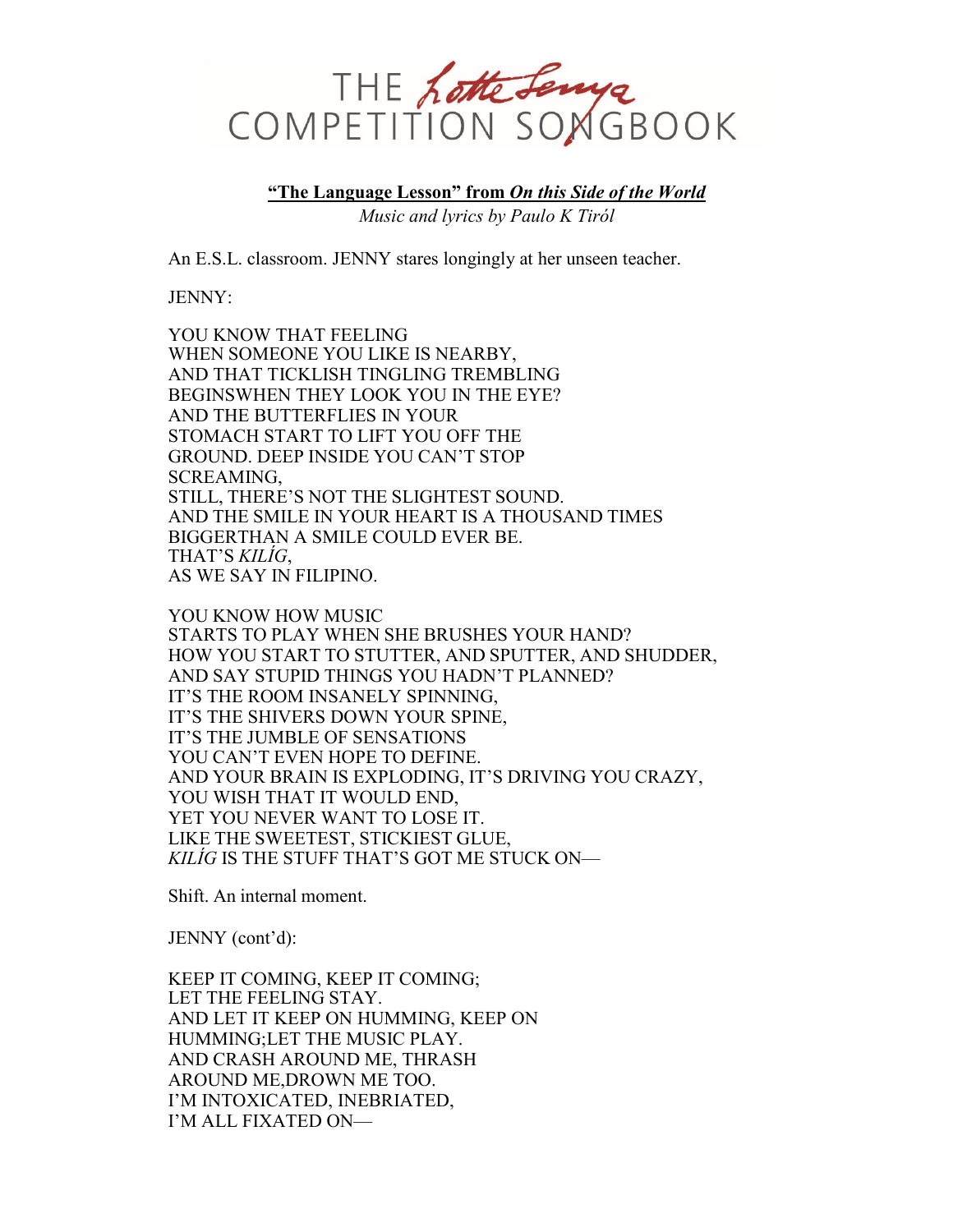Shift. Back to the E.S.L. classroom.

JENNY (cont'd):

YOU KNOW WHAT'S FUNNY? I NEVER THOUGHT I'D FIND IT HERE. NEVER THOUGHT, IN THIS LAND, OF THE STRANGEST OF STRANGERS, *KILÍG* WOULD APPEAR. BUT HERE IT IS, STRONGER THAN IT'S EVER BEEN,

SO STRONG THAT THOUGH MY COUNTRY'S HALFWAY ROUND THE PLANET FROM HERE, I'M FEELING RIGHT AT HOME. AND FOR SOMEONE WHO'S ONLY JUST LEARNING ITS MEANING, YOU'RE AWESOME AT CAUSING *KILÍG*.

YES, *YOU*.

WELL, *THAT* TOOK SOME EXPLAINING. SO TAKE THIS NOT-SO-SUBTLE CUE: TELL ME: DO I MAKE YOU FEEL *KILÍG* TOO?